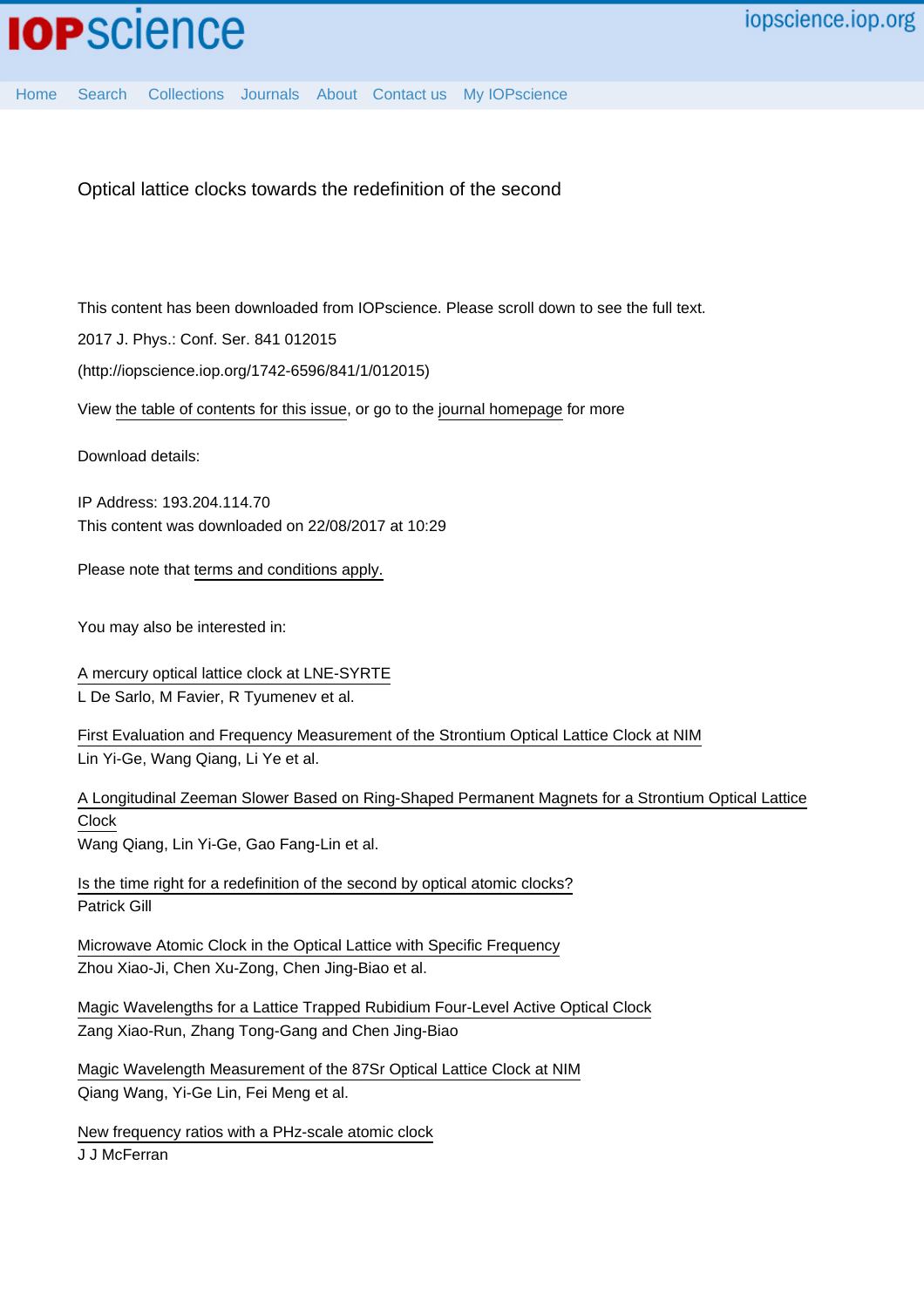# Optical lattice clocks towards the redefinition of the second

F Bregolin<sup>1,2</sup>, G Milani<sup>1,2</sup>, M Pizzocaro<sup>1</sup>, B Rauf<sup>1,2</sup>, P Thoumany<sup>1</sup>, F Levi<sup>1</sup> and D Calonico<sup>1</sup>

<sup>1</sup> Istituto Nazionale di Ricerca Metrologica (INRIM), Physical Metrology Division, Strada delle Cacce 91, 10135 Torino, Italy

 $^{\rm 2}$  Politecnico di Torino, Department of Electronics and Telecommunications, Corso Duca degli Abruzzi 24, 10125 Torino, Italy

E-mail: f.bregolin@inrim.it

Abstract. Nowadays atomic optical lattice clocks can perform frequency measurements with a fractional uncertainty at the  $10^{-18}$  level in few hours of measurement, outperforming the best caesium (Cs) standards operated in the world. Since the definition of the unit of time is based on Cs, a worldwide debate about the need to promote the redefinition of the second on a optical reference is under-way. At INRIM (Istituto Nazionale di Ricerca Metrologica) we developed an optical lattice clock based on ytterbium atoms and compared it against a Cs fountain. These results are an important contribution to the debate.

#### 1. Introduction

The time unit, i.e. the second, is one of the base units in the International System of Units (SI). Its definition is based on the atomic transition between two hyperfine levels of the caesium (Cs) atom ground state [1]. Cs frequency standards [2], or Cs clocks, are in charge of the second realization: they generate a microwave whose frequency matches the second definition requirements, being able to excite Cs atoms on the mentioned atomic transition. This microwave can thus be used to calibrate all other oscillators.

Atomic clocks can also be based on other atomic transitions. Nowadays, among the best performing clocks there are optical lattice clocks, which use optical atomic transitions as frequency reference. World best optical lattice clocks currently provide frequency measurements with ultimate fractional uncertainties at the level of  $10^{-18}$  after 3 hours of measurement [3, 4]. Best performing Cs standards are instead showing fractional uncertainties of about  $2.3 \times 10^{-16}$ after 9 days of continuous measurement [5].

The interest in developing optical frequency standards is due to their high quality factor Q, with respect to the one of Cs standards. The quality factor is defined as  $Q = f/\Delta f$ , where f is the frequency of the reference atomic transition (clock transition) and  $\Delta f$  is the clock transition linewidth. Since  $\Delta f$  is similar in both microwave and optical standards, the five order of magnitude higher frequency of an optical radiation with respect to a microwave lets perform frequency measurements at higher resolution.

Optical clocks need to be calibrated by measuring their oscillator frequency against a Cs standard. This comparison is currently possible through the use of the optical frequency comb

1 Content from this work may be used under the terms of the[Creative Commons Attribution 3.0 licence.](http://creativecommons.org/licenses/by/3.0) Any further distribution of this work must maintain attribution to the author(s) and the title of the work, journal citation and DOI. Published under licence by IOP Publishing Ltd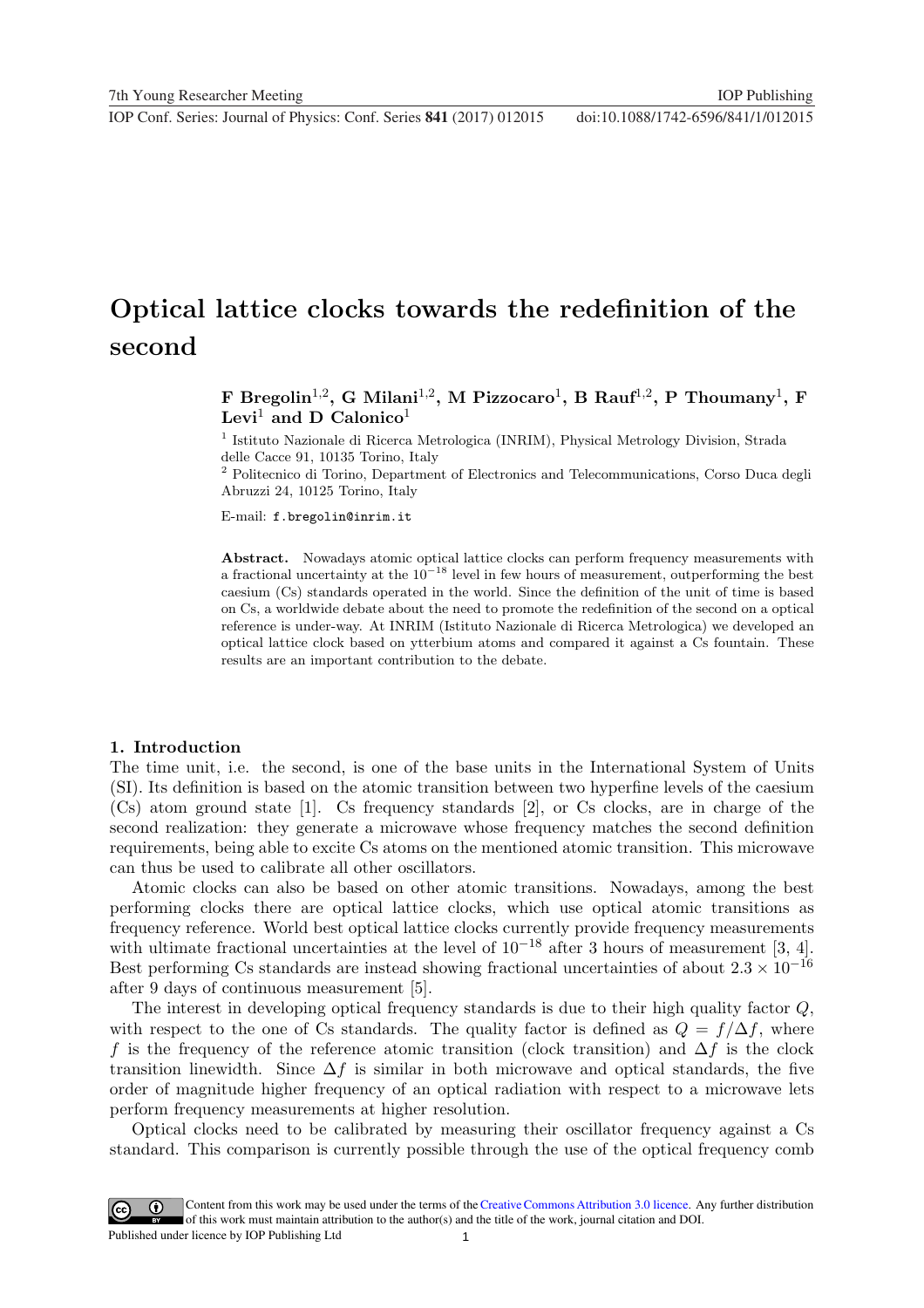

Figure 1. Picture of the INRIM <sup>171</sup>Yb optical lattice clock vacuum chamber.



**Figure 2.** (a) Scheme of the INRIM  $^{171}Yb$ optical lattice clock experimental set-up (b) Yb atomic transitions relevant for the clock operation.

[6], which bridges the frequency gap between the two oscillator frequencies. This process leads on one hand to the use of optical clocks as a secondary representation of the second, but on the other end the comparison is limited by the Cs clocks uncertainty budget. The large discrepancy between the performances of optical and microwave standards has thus opened the way for a worldwide ongoing discussion about the need to change the SI definition of the second [7].

Beyond the metrological purpose of the optical clocks research field, the availability of accurate optical frequency standards has an important impact on fundamental physics research. For instance, radioastronomy has significantly benefited from the possibility to accurately synchronize radio-antennas for very long baseline interferometry [8]. Relativistic geodesy has also been affected by the availability of accurate frequency standards, which are sensitive detectors of gravity variations [9]. Finally, optical clocks can be used to investigate the variation of fundamental constants, such as the fine structure constant [10].

At the Istituto Nazionale di Ricerca Metrologica (INRIM), in Italy, we developed and fully characterized an <sup>171</sup>Yb optical lattice clock [11]. An absolute frequency measurement has been performed against the INRIM Cs fountain clock, which is the Italian primary frequency standard.

#### 2. The Ytterbium-171 optical lattice clock

The <sup>171</sup>Yb optical lattice clock uses as atomic frequency reference the transition between the  ${}^{1}S_{0}$  (ground state) and the  ${}^{3}P_{0}$  states at 578 nm. The local oscillator is a yellow laser, whose linewidth is required to be 1 Hz for probing the narrow clock transition. This is accomplished thanks to a frequency stabilization scheme based on an ultra-stable optical Fabry-Pérot cavity (see Fig. 2) [12].

The clock transition is a good frequency reference if it is completely unperturbed or if frequency shifts of the transition due to perturbations are well controlled, i.e. are measured accurately. In order to realize such controlled environment, atoms need to be wisely prepared for the interrogation process. Firstly, a cloud of Yb atoms inside a vacuum chamber (see Fig. 1) are laser cooled down to microkelvin temperatures [13], exploiting radiation pressure from laser beams interacting with blue and green Yb transitions (see Fig. 2). Atoms have to be cold in order to be afterwords successfully loaded in the potential wells of an optical one-dimensional lattice, generated as a laser standing wave (see Fig. 2). Thanks to the strong confinement, the atomic transition Doppler frequency shift is suppressed. Moreover, the trapping lifetime of the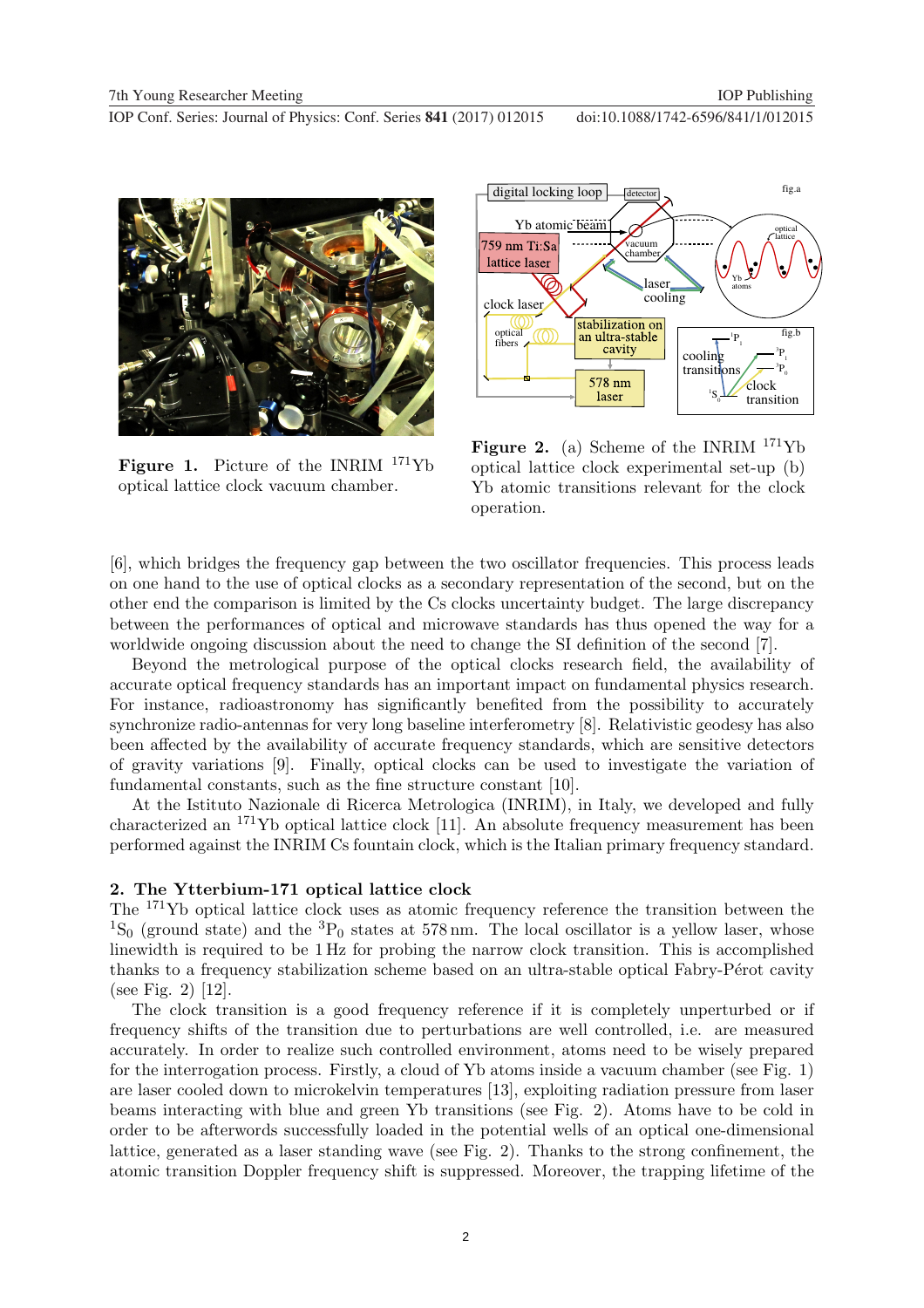atoms in the lattice, usually longer than 1 s, allows long interrogation pulses. Furthermore, this spatially confining technique lets trap thousands of neutral atoms: the interrogation of this atom sample leads to a high resolution signal. Finally, the frequency shift caused by the interaction between the lattice laser and the atoms is cancelled at the first order by selecting appropriately the lattice wavelength. At this so-called *magic wavelength*, the two clock states are shifted by the same amount, keeping the clock transition unperturbed [14]. For Yb, the magic wavelength has been experimentally determined to be  $759 \text{ nm}$  [11, 15, 16].

Thousands of atoms in the lattice sites are thus ready to be interrogated by the clock laser (see Fig. 2). In the process, a single laser pulse of duration within 60 ms and 100 ms interacts with the atoms: if the laser is resonant, atoms will be excited along the clock transition, otherwise a computer controlled loop move the laser frequency closer to resonance, locking it to the atomic reference.

Since residual atoms perturbations are present, the systematic frequency shifts generated by these effects have to be evaluated and applied to the clock frequency as a correction term. While the physical parameter leading to the frequency shift is under control, the shift measurement is performed by comparing two Yb clock frequency measurements where the parameter under test has been changed. This is done by interleaving two frequency measurements in the two different operating regimes. For example, interleaving a clock cycle with a high number of atoms in the lattice with a clock cycle with a low number of atoms in the lattice allows to evaluate the frequency shift due to atomic collisions, which are proportional to the atomic density of the interrogated sample. The uncertainty of frequency shift measurements performed with this method is statistically limited by the measuring time, thus the physical effects concerned are not limiting issues. If the effect perturbing the atoms is not controlled, the frequency shift evaluation can be performed indirectly by measuring correlated quantities. The uncertainty of such evaluations would depend on the knowledge about the effect and the capacity to set-up the required specific experiment; as a result, these effects would probably contribute to the total uncertainty to a greater extent. The total uncertainty coming from residual frequency shift measurements represents the clock accuracy limit.

The <sup>171</sup>Yb optical lattice clock developed at INRIM has been recently characterized with a fractional uncertainty limit of  $1.6 \times 10^{-16}$  [11]. Main contributions to the uncertainty budget are the second order shifts due to the atoms interaction with the lattice laser and the shift generated by the black body radiation. Both effects are under investigation in order to be tackled properly. Concerning the latter for example, at the National Institute of Standards and Technology (NIST, USA) researchers decided to enclose atoms in a black body chamber into vacuum, in order to have a high degree of control of the black body temperature affecting atoms [17], while at RIKEN (Japan) researchers decided to interrogate atoms in a cryogenic environment [3], directly cancelling the black body radiation source.

## 3. Absolute frequency measurement of the  $^{171}\text{Yb}$  clock transition

<sup>171</sup>Yb clock transition, among other atomic transitions, has been recommended as a secondary representation of the second by the International Committee for Weights and Measures (CIPM) [18], which is in charge of the establishment of the international metrological conventions. This recommendation follows the availability of  $^{171}\text{Yb}$  clock frequency measurements performed independently around the world [19 - 22]. At INRIM a direct absolute frequency measurement of the Yb clock transition against the INRIM Cs fountain clock as been performed [11]: the measurement value results to be 518 295 836 590 863.59(31) Hz, which is in agreement with the recommended value for  $^{171}\text{Yb}$  [18]. This is the first direct measurement of the  $^{171}\text{Yb}$  clock transition at this level of uncertainty. This measurement further confirm previous measurements and contribute to reaffirm the ytterbium transition as an interesting candidate for the redefinition of the SI second.